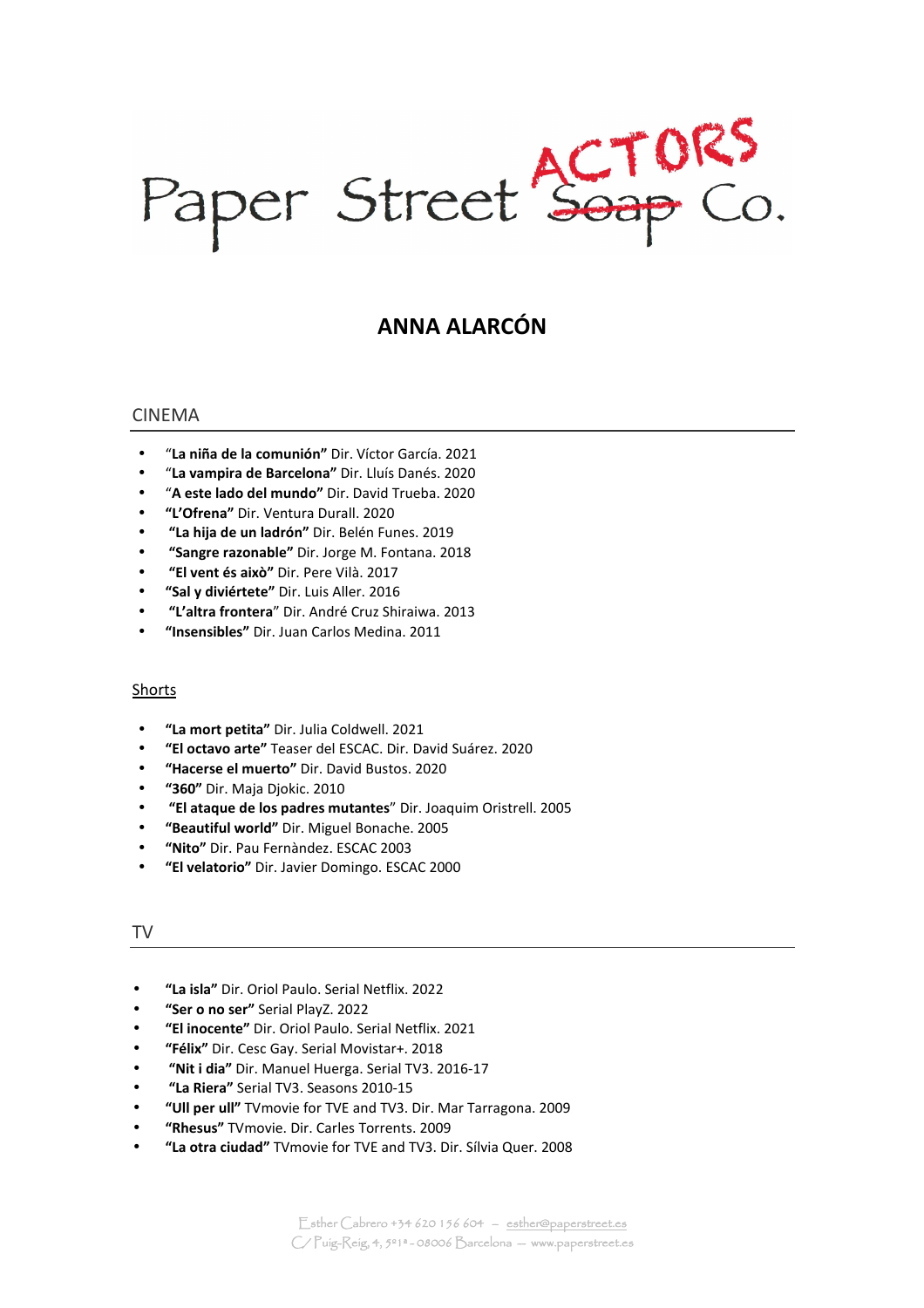- **"Automàtics**" TVmovie. Dir. Ivan Domínguez. Play-writing: Javier Daulte**.** 2007
- **"El cor de la ciutat"** Serial TV3. Season 2007
- **"Mar de fons**" Serial TV3. 2006
- **"Vida de familia"** TVmovie. Dir. Llorenç Soler. 2006

# THEATRE

- **"Una galaxia de luciérnagas"** Written and directed by Aina Tur. Temporada Alta Barcelona. Teatro del barrio Madrid. 2020-21
- "**Psicosi 4.48**" by Sarah Kane. Dir. Moisés Maicas. Theatre La Seca Espai Brossa and tour around Spain and South America. Teatro del Barrio Madrid. 2015-21
- **"Desayuna conmigo"** Written and directed by Iván Morales. Teatro de la Abadía. 2020
- **"In wonderland"** Written and directed by Alicia Gorina. Festival Grec. 2019
- **"Només una vegada"** Written and Directed by Marta Buchaca. Festival Grec and TNC. 2018
- **"Esmorza amb mi"** Written and Directed by Ivan Morales. Sala Beckett. 2018
- "**Psicosi 4.48**" by Sarah Kane. Dir. Moisés Maicas. Theatre La Seca Espai Brossa and tour around Spain and South America. 2015-18
- • **"Els tres aniversaris"** by Rebekka Kricheldorf. Dir. Jordi Prat i Coll. Teatre Villaroel. 2017
- **"La fortuna de Silvia"** by Josep Maria de Sagarra. Dir. Jordi Prat i Coll. TNC. 2016
- **"Poder-Potere-Power"** Dir. Marta Buchaca, Marco Calvani and Neil LaBute. Sala Beckett. 2016
- • **"La Mort i la Donzella"** dramatized reading at Centro Cultural del Born, Barcelona. 2016
- "**Prendre Partit**" by Ronald Harwood. Dir. Josep Maria Pou. Teatre Goya 2014-15
- **"El tiempo inmóvil"** by Alejo Levis. Monólogo. Dir. Alejo Levis and Sílvia Delagneau. *Fringe Madrid Festival* 2013
- **"Sé de un lugar"** by Iván Morales. Dir. Iván Morales. 2011-14. *Butaca Award as Best Small Play*. *Time Out Award as Bets Play.*
- **"Litus"** by Marta Buchaca. Dir. Marta Buchaca. 2012
- **"Imatges gelades"** by Kristian Smeds. Dir. Alicia Gorina. 2011-13
- **"Huis clos"** by Jean Paul Sartre. Dir. Raimon Molins. 2011
- **"Home-natja"** by Jordi Oriol. Dir. Jordi Oriol. 2010
- **"L'armari en el mar"** by Brossa. Dir. Jordi Prat**.** 2010
- **"Girafes"** by Pau Miró. Dir. Pau Miró. Festival Grec 2009
- **"Lleons"** by Pau Miró. Dir. Pau Miró. 2009
- **"Búfals"** by Pau Miró. Dir. Pau Miró. 2008-09
- **"Puputyttö"** by Saara Turunen. Dir. Alicia Gorina. 2008
- **"Hedda Gabler"** by Henrik Ibsen. Dir. Pau Carrió. 2008
- **"Passat el riu"** by Joe di Pietro. Dir. Oriol Broggi. 2007- 08
- **"Sonets**" by Brossa, Ma Mercè Marçal, Foix, Lorca, Shakespeare. Dir. Jordi Prat i Coll. 2007
- **"Y hasta aquí puedo leer**" Collective creation. Dir. Pau Miró. 2007
- **"En conserva"** by Marta Buchaca. Dir. Marta Buchaca. 2007
- **"Somriure d'elefant**" by Pau Miró. Dir. Pau Miró. Festival Grec 2006
- **"Ningú pensa dir res**" by Josep Maria Miró. Dir. Josep Maria Miró. 2005-06
- **"Happy hour"** by Pau Miró; adaptation of "*L'oncle Vània*" by Txèhhov. Dir. Pau Miró. 2004-05
- **"Mosaic i cadira"** five monologues. Monologue: Medea Redux de Neil Labute.
- **"Wit**" by Margaret Edson. Dir. Lluis Pasqual. 2003-06
- **"Noche de guerra en el museo del prado"** by Xavier Albertí. Dir. Ricard Salvat. 2003
- **"Somni d'una nit d'estiu**" by William Shakespeare. Dir. Pitus Fernández. 2002-03
- **"Tot esperant l'estrena**" by Josep M.Diéguez. Dir. Jordi Messalles**.** 2002
- **"Misteris**" Collective creation. Company: "Expresso Teatre". Dir. Lluis Elies. 2000-01
- **"Em dic Elsa Schneider**" by Sergi Belbel. Dir. Alfred Sanahuja.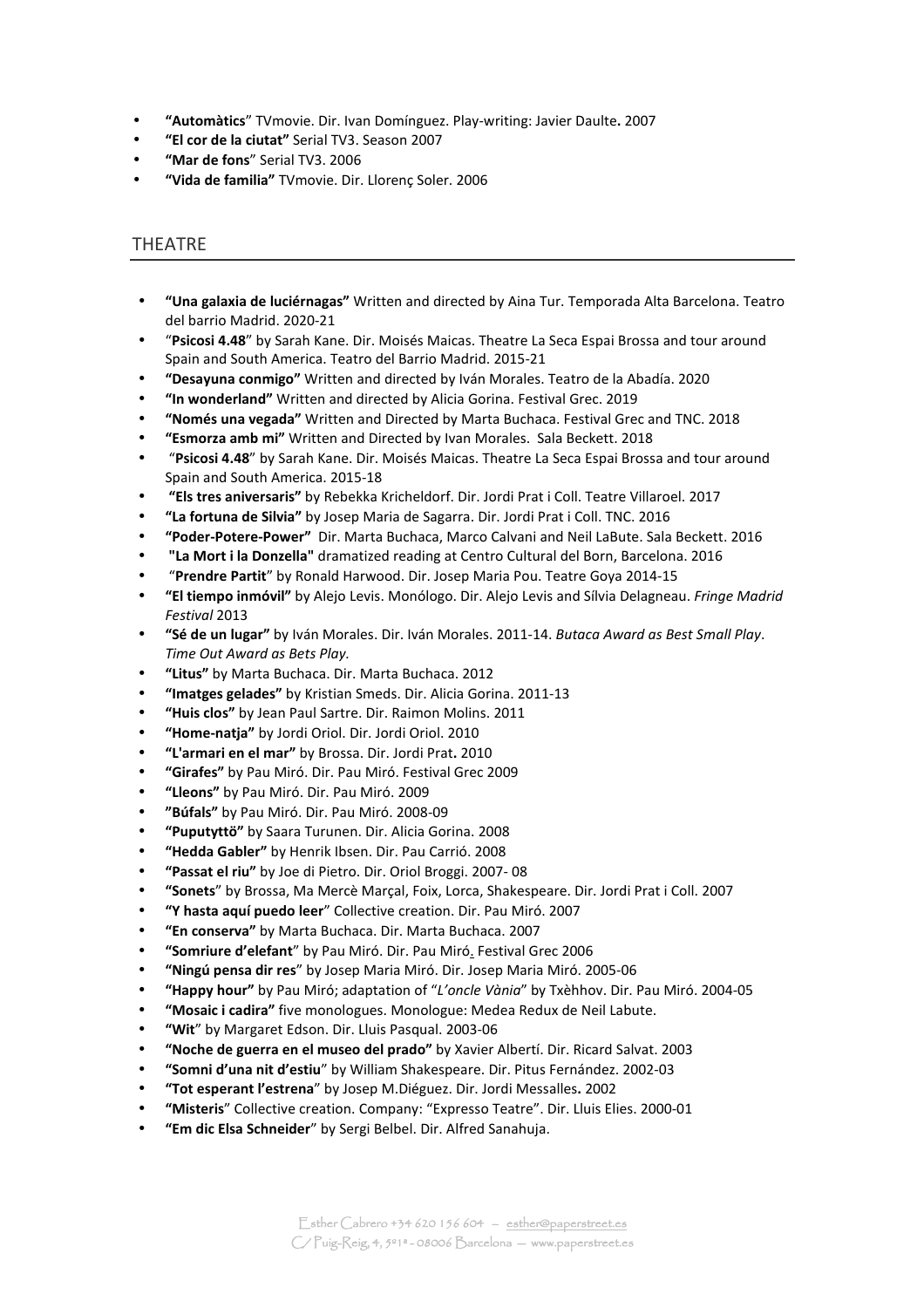## OTHER

- **"Marie and Bruce**" Theatre video. Dir. Carlota Subirós. 2005
- **"Sé**" Videoclip. Band: *Bizarre*. Dir. Àlam Raja. 2005
- **"Ella"** Videoclip. Band: *Hermosilla*. Dir. Javier Domingo. 2004
- **"Visa"** Ads in Buenos Aires. 2005

### AWARDS

- Best Actress nomination at Gaudí Awards for "**L'ofrena**". 2021
- Best Actress nomination at Butaca Award for "**Psicosi de les 4.48**". 2016
- BBVA Theatre Award for "**Psicosi de les 4.48**". 2016
- Award as Best Actress in Salenti Finibus Terrae Film Festival for "**360**º" 2010
- Award as Best Actress in Muestra de Teatro for "**Puputyttö**" 2008
- Award as Best Actress in monologues contest "Art Jove" for "**Mosaic i Cadira**" 2004

## TRAINING

Acting, Voice and Dody Degree in Col.legi de Teatre Barcelona. 1998-2000 Workshop of acting with Andrés Lima. 2011 Workshop with Larry Moss in NYC. 2011 Bikram Yoga. 2009-2011 Dance-Theatre with Pau Durà, dancer of Pina Bausch Co. 2010 Workshop about theatre and poetry of Lorca by Jordi Prat i Coll. 2010 Meisner Technique with Javier Galitó Cava. 2010 Meisner Technique with Javier Galitó Cava and Rachel Adler. 2008 Meisner Technique with Javier Galitó Cava. 2007 Workshop of Dancing-Theatre with Mercè Boronat. 2006-07 Workshop about Sonnets with Jordi Prat i Coll. 2006 Workshop acting in front of the camera "5 directors 5" with Luis de la Madrid, Antonio Chavarrias, Brian Yuzna, Mireia Ros, Judith Colell. 2006 Workshop "actor and camera" with Pau Freixas. 2006 Workshop of Dancing-Theatre with Mercè Boronat. 2005-06 Working on scenes with Manuel Lillo and Chiqui. 2005-06 Intensive workshop of actors' training with Javier Daulte. 2005 Body training with Anna Frenkel in Buenos Aires. 2005 School of Actors' training with Javier Daulte and Alejandro Maci in Buenos Aires. 2005 Workshop of Dancing-Theatre with Mercè Boronat. 2004-05 Intensive workshop of voice with Lisa Akison. 2004 Intensive workshop of actors' training with Javier Daulte. 2004 Dance-Contact with Esther Momblant. 2003-04